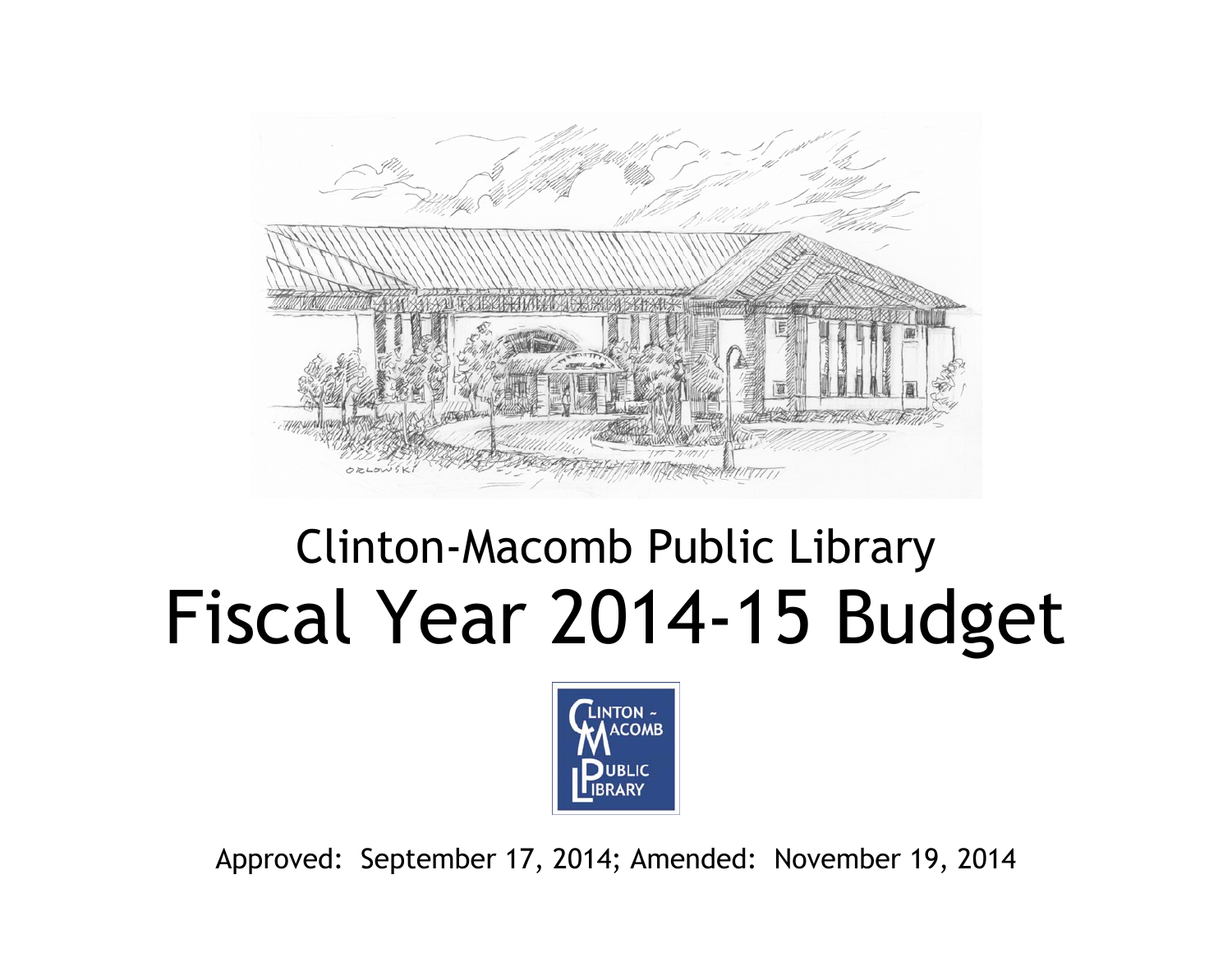#### **REVENUE SUMMARY2007-08**

|                                                          | <b>ACTUAL</b>      | <b>PROJECTED</b>   | <b>PROPOSED</b>    | <b>PERCENT OF</b> |
|----------------------------------------------------------|--------------------|--------------------|--------------------|-------------------|
|                                                          | 12/1/12 - 11/30/13 | 12/1/13 - 11/30/14 | 12/1/14 - 11/30/15 | <b>BUDGET</b>     |
|                                                          |                    |                    |                    |                   |
| <b>Local Property Taxes</b>                              | \$4,673,591        | \$4,712,574        | \$6,980,500        | 90.0%             |
| <b>State Aid</b>                                         | 84,756             | 100,097            | 100,000            | 1.3%              |
| <b>Penal Fines</b>                                       | 106,870            | 137,145            | 110,000            | 1.4%              |
| <b>Fines and Fees</b>                                    | 240,443            | 200,000            | 200,000            | 2.6%              |
| Rent Income                                              | 93,839             | 97,100             | 96,900             | 1.2%              |
| Contract Income                                          | 136,033            | 143,800            | 146,900            | 1.9%              |
| Interest                                                 | 4,583              | 5,000              | 5,000              | 0.1%              |
| <b>Contributions and Donations</b>                       | 57,749             | 57,000             | 69,800             | 0.9%              |
| Library Cooperative Centralized Purchasing Allocation    | 26,108             | 29,000             | 29,000             | 0.4%              |
| <b>Miscellaneous</b>                                     | 46,971             | 43,000             | 14,000             | 0.2%              |
| TOTAL SOURCES OF REVENUE                                 | \$5,470,943        | \$5,524,716        | \$7,752,100        |                   |
| Transfer (to)/from Unrestricted Fund Balance Allocations | 516,739            | 500,000            | (388, 300)         |                   |
| <b>TOTAL OPERATING REVENUE</b>                           | \$5,987,682        | \$6,024,716        | \$7,363,800        |                   |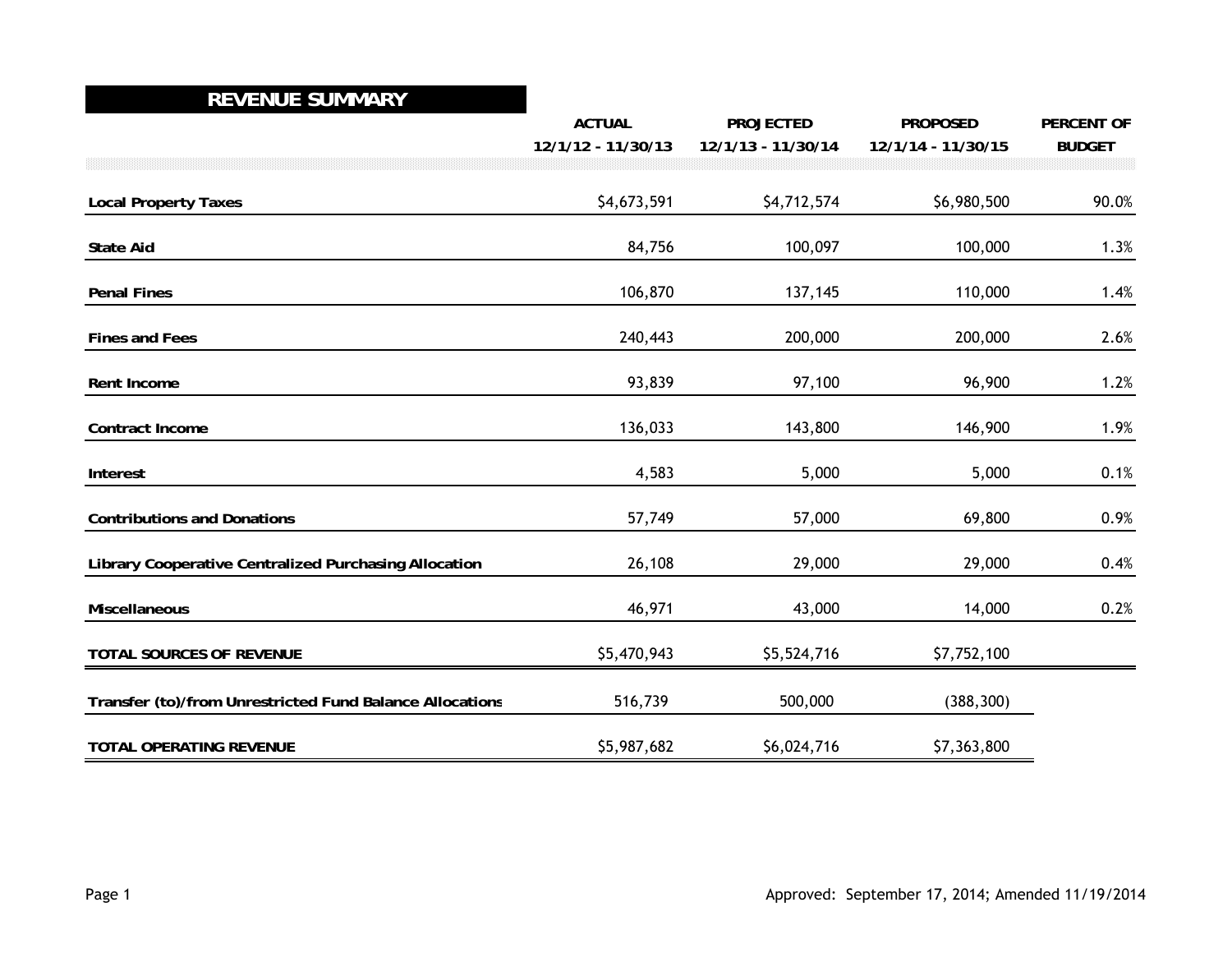## **EXPENDITURE SUMMARY 2007-08**

|                                 | <b>ACTUAL</b>      | <b>PROJECTED</b>   | <b>PROPOSED</b>    |               | <b>PERCENT OF</b> |
|---------------------------------|--------------------|--------------------|--------------------|---------------|-------------------|
| <b>ITEM</b>                     | 12/1/12 - 11/30/13 | 12/1/13 - 11/30/14 | 12/1/14 - 11/30/15 | <b>BUDGET</b> | <b>OPERATING</b>  |
| Salaries and Wages              | \$2,147,022        | \$2,062,500        | \$2,392,000        | 32.5%         | 38.2%             |
| <b>Employee Benefits</b>        | 517,153            | 527,700            | 610,500            | 8.3%          | 9.8%              |
| <b>Professional Development</b> | 23,069             | 25,000             | 23,700             | 0.3%          | 0.4%              |
| <b>Volunteer Recognition</b>    | $- - -$            | 4,161              | 4,000              | 0.1%          | 0.1%              |
| <b>Operating Supplies</b>       | 51,154             | 64,100             | 77,200             | 1.0%          | 1.2%              |
| <b>Professional Services</b>    | 152,577            | 131,500            | 144,900            | 2.0%          | 2.3%              |
| <b>Voice and Data Services</b>  | 80,502             | 75,200             | 80,800             | 1.1%          | 1.3%              |
| <b>Tax Refunds</b>              | 63,293             | 31,000             | 30,000             | 0.4%          | $0.5\%$           |
| Miscellaneous                   | 22,133             | 16,900             | 16,900             | 0.2%          | 0.3%              |
| Insurance                       | 42,099             | 39,220             | 44,000             | $0.6\%$       | 0.7%              |
| <b>Service Contracts</b>        | 60,510             | 85,000             | 98,600             | 1.3%          | 1.6%              |
| <b>Facilities Maintenance</b>   | 285,736            | 301,400            | 340,500            | 4.6%          | 5.4%              |
| <b>Utilities</b>                | 241,085            | 263,500            | 273,500            | 3.7%          | 4.4%              |
| <b>Property Taxes</b>           | 141,967            | 111,812            | 13,000             | 0.2%          | 0.2%              |
| Programs                        | 41,288             | 42,100             | 43,100             | 0.6%          | 0.7%              |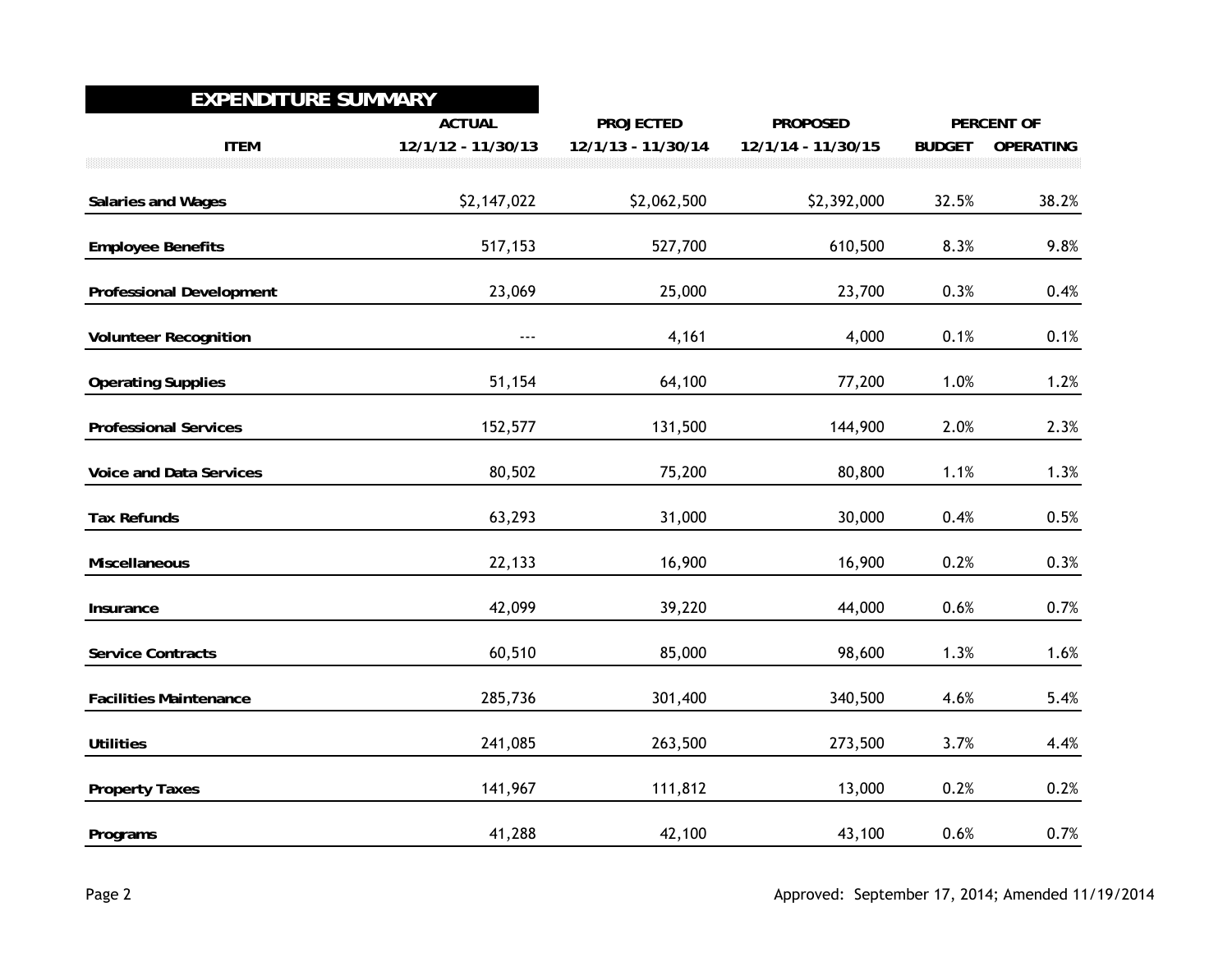#### **EXPENDITURE SUMMARY2007-08**

|                           | <b>ACTUAL</b>      | <b>PROJECTED</b>   | <b>PROPOSED</b>    |               | <b>PERCENT OF</b> |
|---------------------------|--------------------|--------------------|--------------------|---------------|-------------------|
| <b>ITEM</b>               | 12/1/12 - 11/30/13 | 12/1/13 - 11/30/14 | 12/1/14 - 11/30/15 | <b>BUDGET</b> | <b>OPERATING</b>  |
|                           |                    |                    |                    |               |                   |
| Publicity                 | 50,253             | 56,100             | 69,100             | 0.9%          | 1.1%              |
| <b>Debt Service</b>       | 1,323,514          | 1,456,600          | 1,552,100          | 21.1%         |                   |
| Capital Outlay            | 117,755            | 125,839            | 635,900            | 8.6%          | 10.2%             |
| <b>Materials</b>          | 387,735            | 521,000            | 767,100            | 10.4%         | 12.3%             |
| MLBPH @ CMPL Expenses     | 89,646             | 143,800            | 146,900            | 2.0%          | 2.3%              |
| <b>TOTAL EXPENDITURES</b> | \$5,838,491        | \$6,084,432        | \$7,363,800        |               |                   |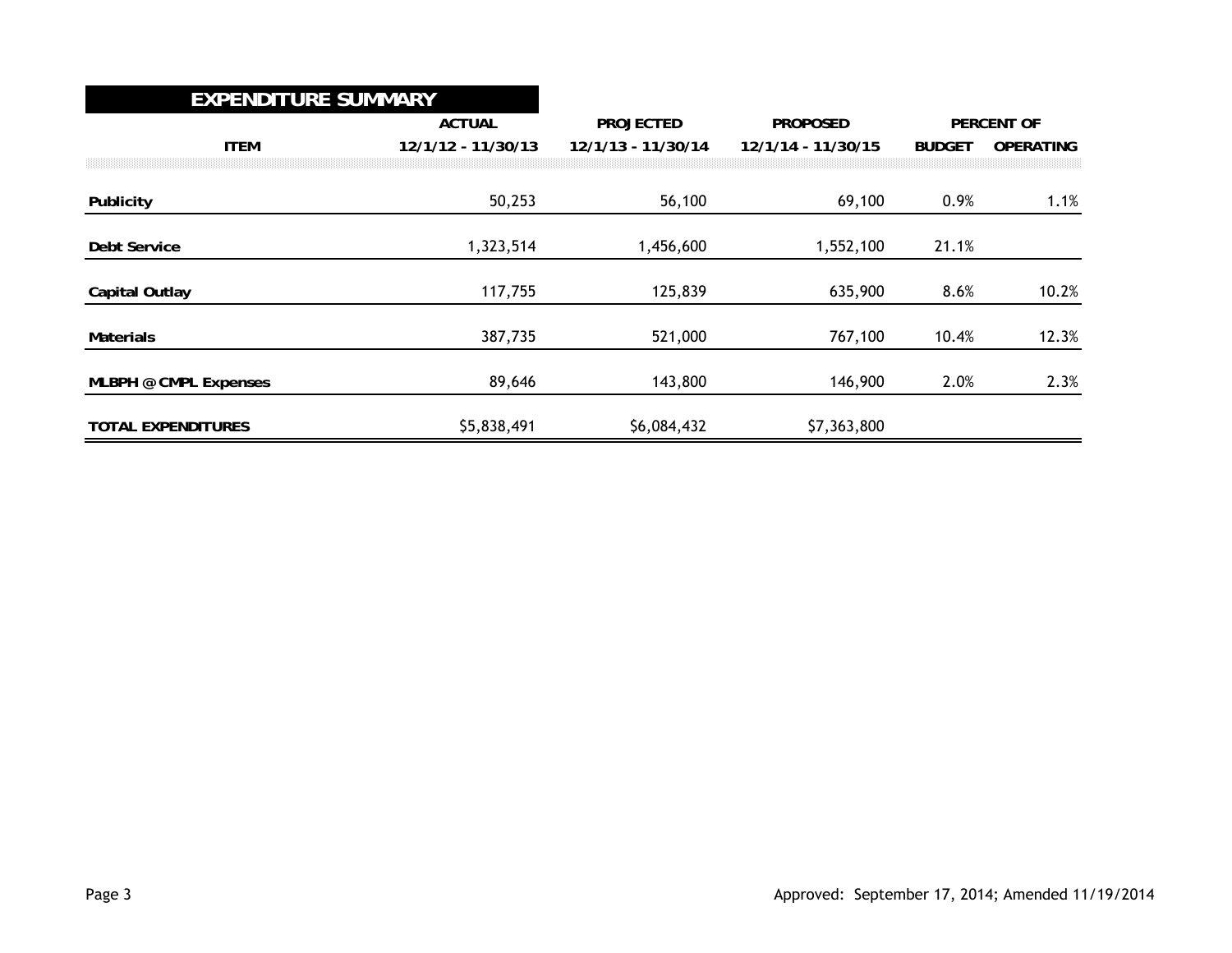## **DEBT RETIREMENT FUND - MAIN**

**REVENUES:**

| <b>Transfers from General Fund</b>     | \$1,109,973 |  |  |
|----------------------------------------|-------------|--|--|
|                                        |             |  |  |
| <b>EXPENDITURES:</b>                   |             |  |  |
| Principal repayments due April 1:      |             |  |  |
| 2006 refunding bonds                   | \$60,000    |  |  |
| 2010 refunding bonds                   | 610,000     |  |  |
| Interest due April 1:                  |             |  |  |
| 2006 refunding bonds                   | 197,337     |  |  |
| 2010 refunding bonds                   | 24,138      |  |  |
| Interest due October 1:                |             |  |  |
| 2006 refunding bonds                   | 196,137     |  |  |
| 2010 refunding bonds                   | 18,038      |  |  |
| Total principal and interest:          | 1,105,649   |  |  |
| Agent fees                             | 1,000       |  |  |
| Escrow agent annual administrative fee | 338         |  |  |
| Total fees:                            | 1,338       |  |  |
| Bond cost amortization                 | 2,987       |  |  |
| <b>Total Expenditures</b>              | \$1,109,973 |  |  |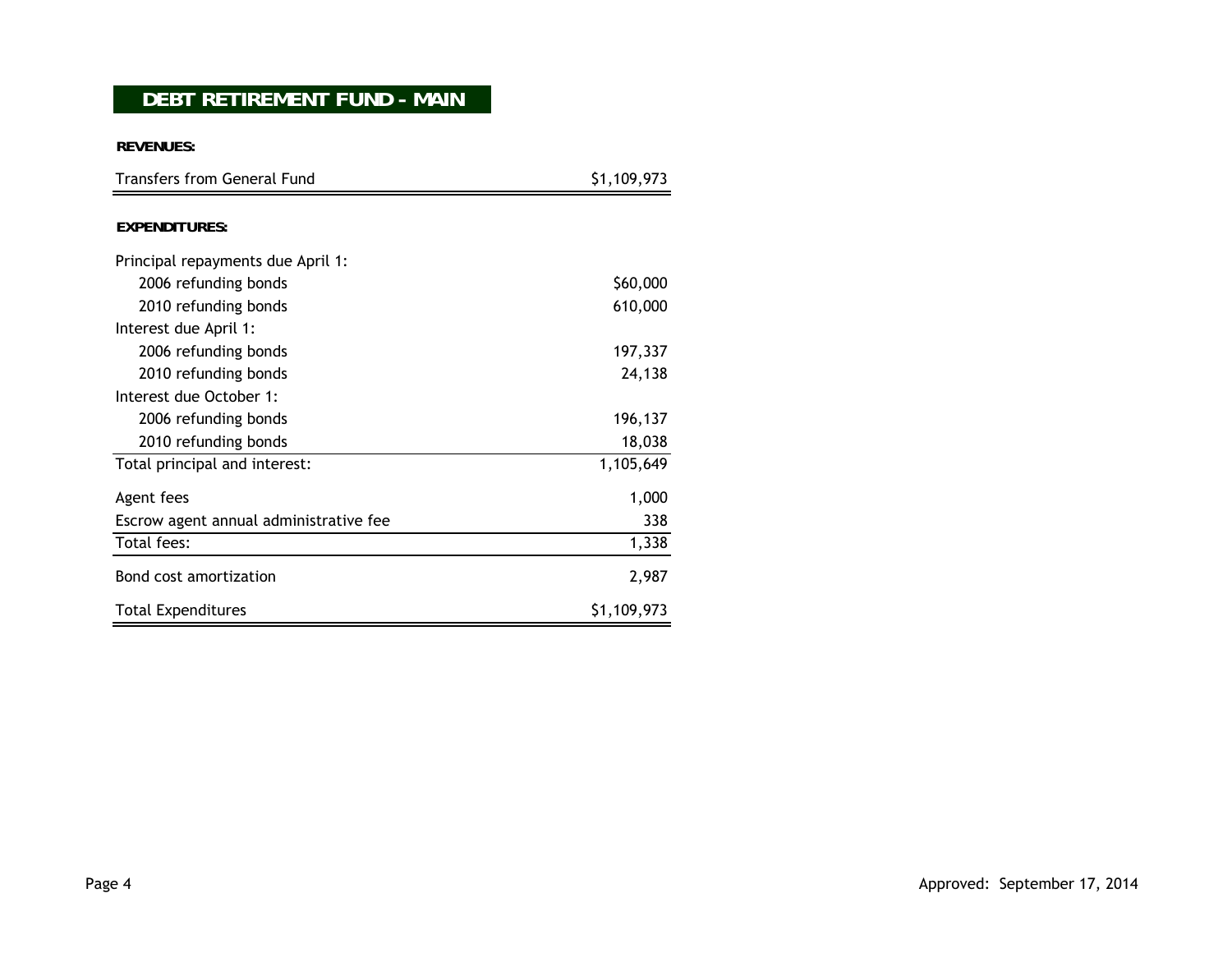# **DEBT RETIREMENT FUND - NORTH**

**REVENUES:**

| Transfers from General Fund        | \$143,049 |  |
|------------------------------------|-----------|--|
|                                    |           |  |
| <b>EXPENDITURES:</b>               |           |  |
| Principal repayments due April 1:  |           |  |
| 2011 installment purchase contract | \$75,000  |  |
| Interest due April 1:              |           |  |
| 2011 installment purchase contract | 35,035    |  |
| Interest due October 1:            |           |  |
| 2011 installment purchase contract | 33,014    |  |
| Total principal and interest:      | 143,049   |  |
|                                    |           |  |
| <b>Total Expenditures</b>          | \$143,049 |  |